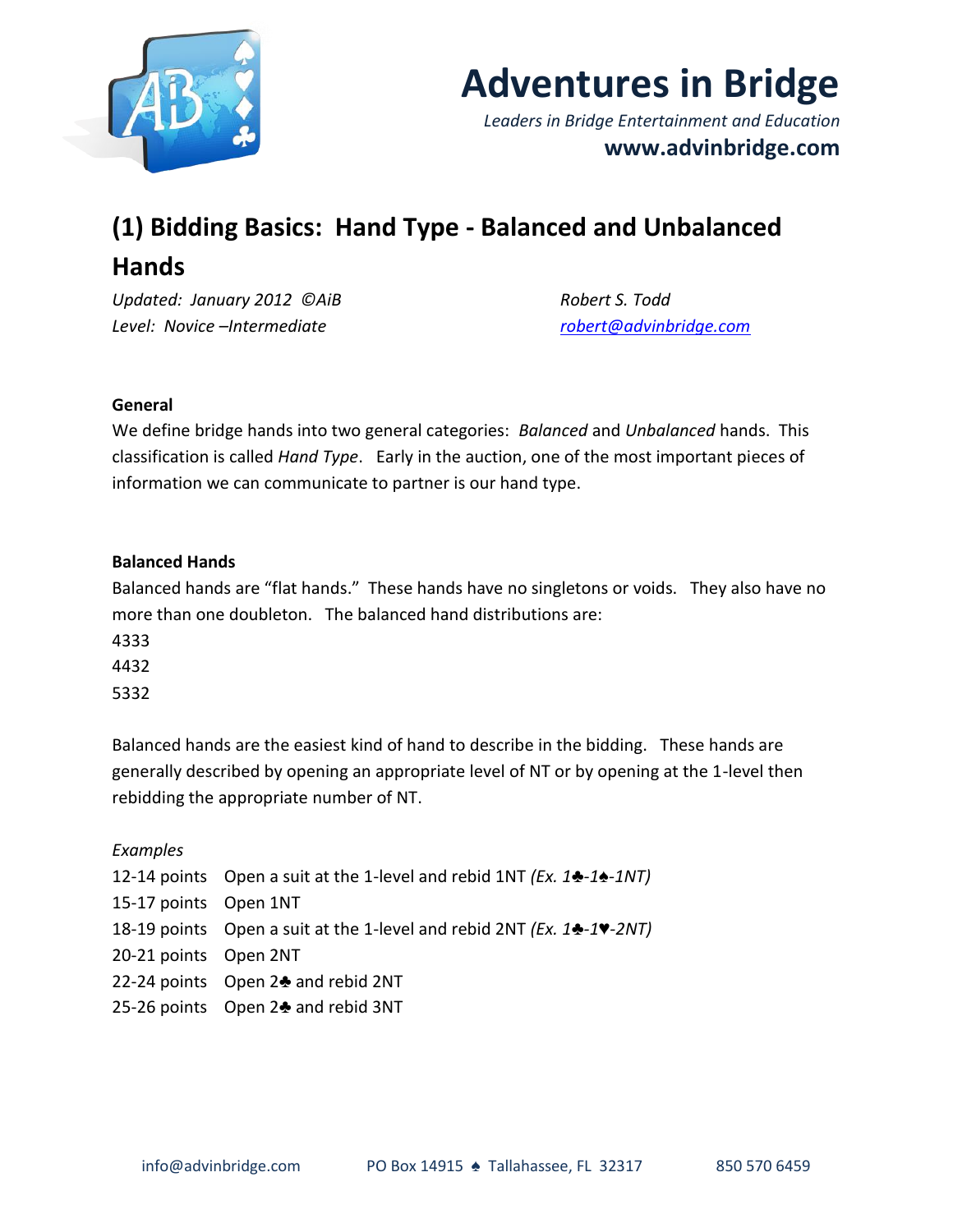

#### **Some Balanced Hand Issues**

# *1NT vs. 1M*

With a balanced hand containing a 5-card Major and 15-17 points we have a choice between opening 1M and 1NT. This is a difficult decision and is much more of an art form than a science. There are many things that we may take into account in trying to decide whether to open 1NT or 1-Major – type of points, stoppers, strength of long suit, length of other Major, etc. We can try to take all of these things into account, but the modern approach is to open 1NT whenever possible. When we can describe our hand type and strength to partner completely in one bid, we should strive to do so. This will greatly simplify the rest of our auction!

# *2NT vs. 1M*

With a 5-card Major and 20-21 points it is best to open 2NT. The rebids to describe this many HCP are just too difficult to do anything else. Also, if we open 1M with so many HCP, we will too often play there (when partner passes 1M) while we can often make 3NT!

# *Minimum Balanced Hands (12-14 HCP) with a 5-card Major*

Balanced minimum hands (12-14 HCP) with a 5-card Major can be bit more difficult to describe because partner will sometimes not allow us to rebid 1NT. When we open 1M, partner will often either bid 1NT himself or bid at the 2 level. In either of these situations we tend to make the most descriptive rebid possible in order to describe our hand to partner. *See 2/1 Game Forcing and 1NT Forcing (1NT Semi-Forcing.)*

# *Hand Type vs. Shape Rebids*

When an auction begins 1m-1♥ and we have a 4-card  $\triangle$  suit and a balanced 12-14 HCP, we have a choice between bidding 1♠ or 1NT. Rebidding 1♠ tells partner that we have a 4-card ♠ suit and not much else about our hand, while rebidding 1NT tells partner that we have a balanced minimum opening hand (12-14 HCP.) Deciding which piece of information to communicate to partner is often a difficult decision. There are many auctions where Opener faces these types of decisions – where he must choose between communicating hand type or specific shape information. Generally speaking, hand type is the more important piece of information to communicate to partner (especially when we are 4333*.*) *See Walsh.*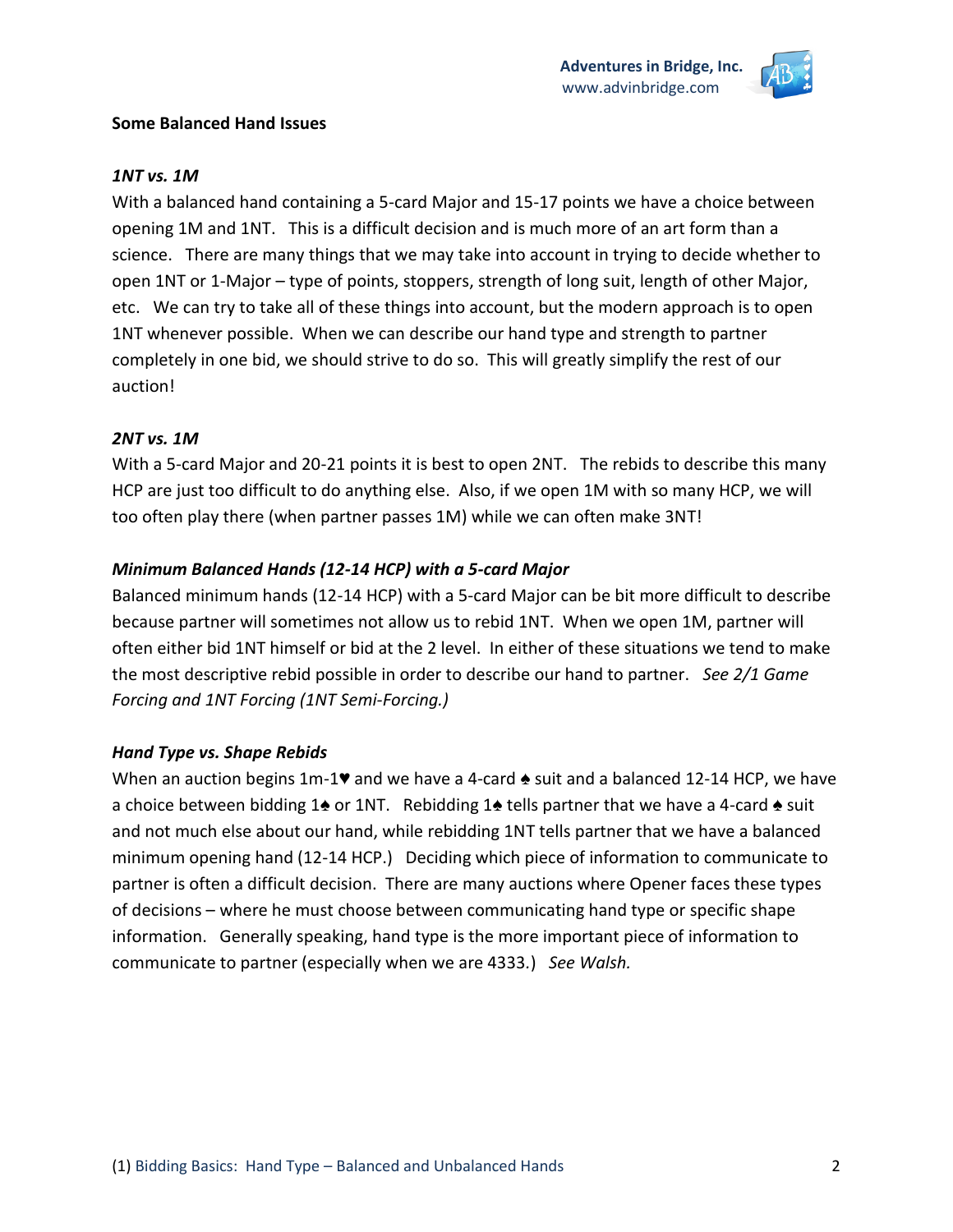

#### **Unbalanced Hands**

Unbalanced hands are hands that have a singleton or a void. These hands either have one long suit or more frequently, two or three suits. Some common unbalanced hand distributions are below:

*Three-Suited Hands* 4441 5440

The way that we bid these unbalanced hands is to bid our suits naturally. As a *general rule*, we open our longest suit and next we rebid our second longest suit. We have a few rules that govern the way in which we bid suits, but we strive to bid naturally. *See 5-card Majors, Reverses, Jump Shifts, Which Suit to Open.*

With balanced hands, we can narrowly define the strength of the hand based on Opener's initial bid or his rebid (12-14 HCP, 15-17 HCP, 18-19 HCP, etc.) In contrast, with unbalanced hands we must communicate our shape (suits) and thus are often unable to give such detailed information about the strength of the hand. This often makes unbalanced hands far more difficult to bid than balanced ones.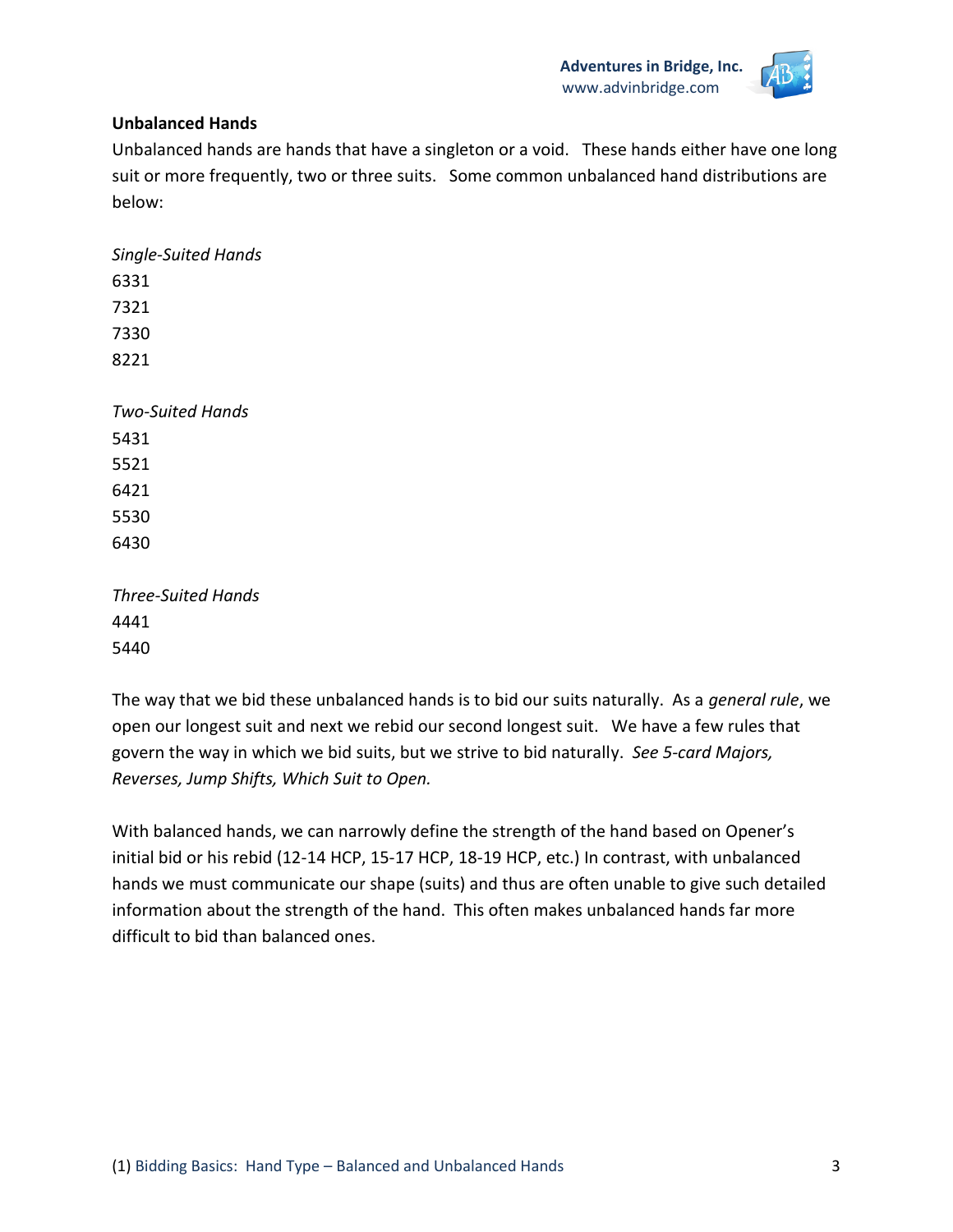

# *Example*

When we have a balanced hand with primary  $\bullet$ , we have 4 bids that show our strength below a 2♣ opener:

| 1♦ then rebid 1NT | 12-14 HCP |
|-------------------|-----------|
| Open 1NT          | 15-17 HCP |
| 1♦ then rebid 2NT | 18-19 HCP |
| Open 2NT          | 20-21 HCP |

When we have an unbalanced hand with  $\bullet$  and  $\clubsuit$ , we only have two bids to show all 4 of these different hand strengths:

| 1♦ then rebid 2♣           | 11-17 HCP (both 12-14 and 15-17 HCP ranges above) |
|----------------------------|---------------------------------------------------|
| 1♦ then rebid $3\clubsuit$ | 18+ HCP (both 18-19 and 20-21 HCP ranges above.)  |

#### **Some Unbalanced Hand Issues**

#### *When Not to Open Our Longest Suit*

Most of the time we strive to open our longest suit. But there are times, particularly with unbalanced hands, where opening our longest suit can lead to difficulties. The reason that we open "abnormally" with some hands is that we must plan ahead – make sure that we have a convenient rebid. Most frequently, we can't bid our suits naturally because we do not have the strength to reverse.

#### *Example*

- ♠ 6
- ♥ A83
- ♦ AQ75
- ♣ QJ732

With this hand, if we open 1♣ and partner responds 1♠, we have no good rebid. 2♦ would be a reverse (showing extra strength – 16+ HCP,) 1NT would show a balanced hand, and  $2\clubsuit$  would promise a 6-card suit. The way we deal with this problem is by not opening  $1\clubsuit$ ; with this hand, we open 1♦, leaving us a nice rebid of 2♣.

#### *How to Show Extra Strength*

When we have a non-minimum (15+ HCP) unbalanced hand, we need to find a way to show our extra values. If we have a very strong hand, we can make a jump shift (or a reverse if appropriate.) But when our hand is not strong enough to make a jump shift (15-17 HCP), we can't show our extra values on our first rebid.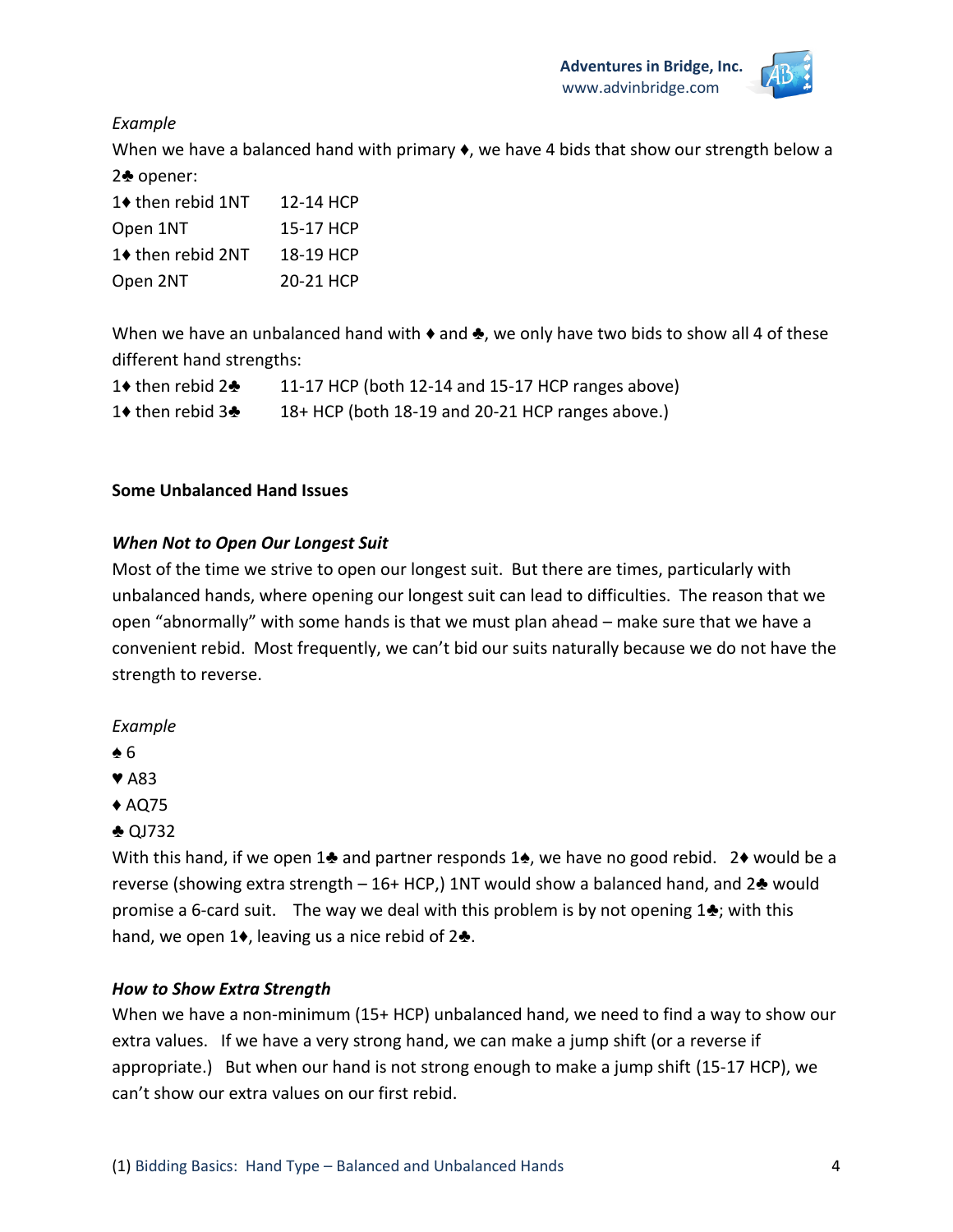# *Example*

- ♠ 4
- ♥ Q9
- $\triangle$  AQJ74

# ♣ KQJ63

With this hand we open 1♦ and when partner responds 1♦, we rebid 2♣ - showing 11-17 HCP and usually at least 9 cards in the minors. If partner passes we hope that we are in a good contract (and we should be.) If partner corrects back to 2♦ after our 2♣ rebid, then we get a chance to bid again. We next bid 3♣, showing our additional shape and extra values (we would pass 2♦ with a minimum hand.)

*Example*

| $1\bullet$    | 1♠           |                                           |
|---------------|--------------|-------------------------------------------|
| $2$ $\bullet$ | $\partial$ → |                                           |
| 34            |              | 15-17 HCP with at least 5-5 in the minors |

*Note: When Responder rebids 2♦, he shows 6-9 HCP. When we rebid 3♣, we show our extra shape and strength, inviting Responder to bid a game with 8-9 HCP.* 

#### **Semi-Balanced Hands**

Some of the most difficult bridge hands are neither balanced nor unbalanced. These hands are called semi-balanced hands – they have no singleton or void, but have more than one doubleton. The distributions are listed below:

5422

6322

7222 (more rare)

These hands may be treated as either balanced or unbalanced. We choose between bidding our suits (treating them as unbalanced) or bidding NT (treating them as a balanced hand.) We make this decision based on the "type of cards" we hold. *See Hand Evaluation.*

*Example*

- ♠ AK82
- ♥ 95
- $76$
- $\triangle$  AKQ92

We treat this 16 HCP, semi-balanced hand as a "two-suited" hand and open 1♣, planning to rebid 1♠. This looks much more like an unbalanced than a balanced hand.